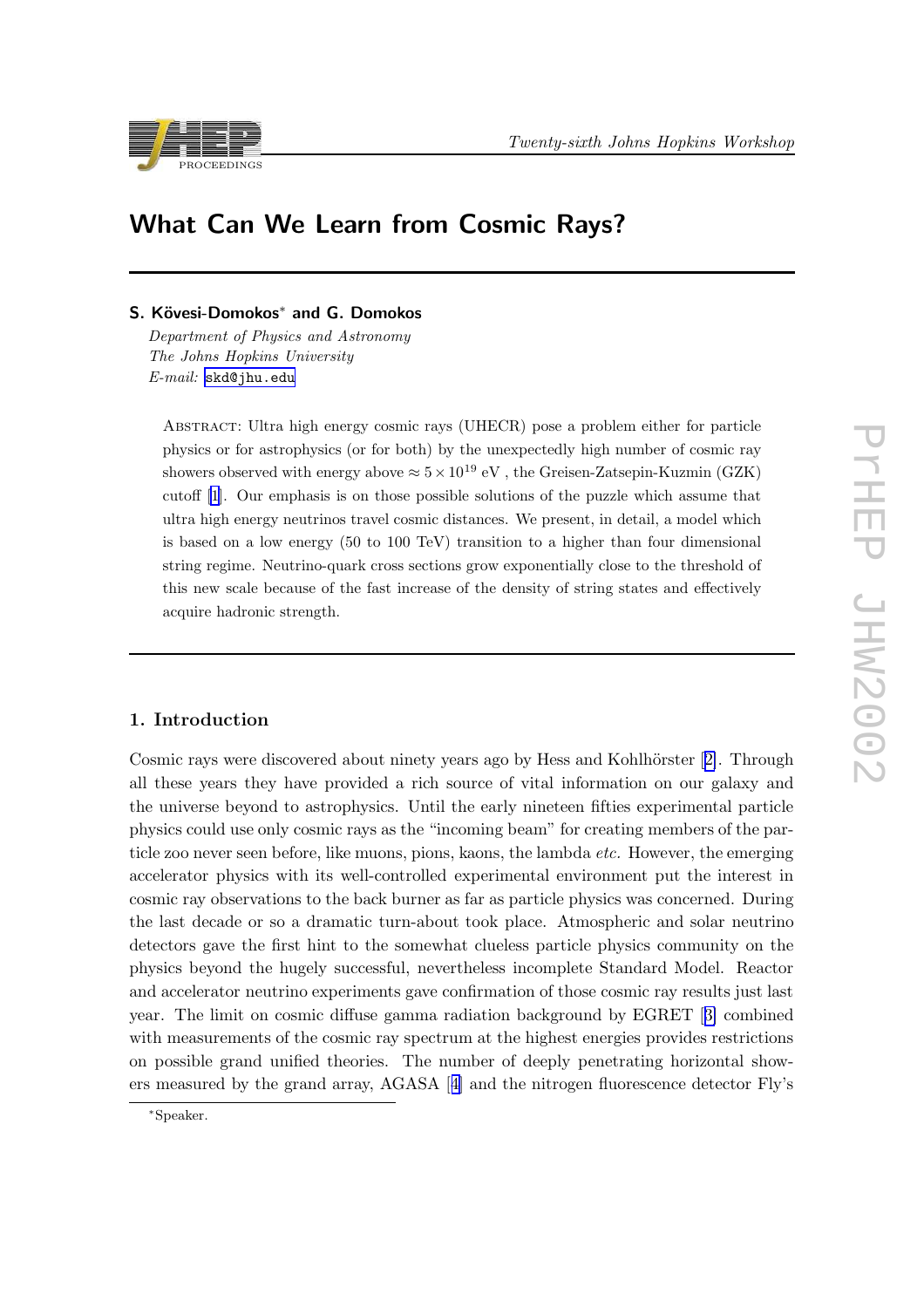Eye [[5](#page-7-0)] supplies bounds on larger than four dimensional models with low scale gravity [[6\]](#page-7-0). These are just some examples for the renewed interest in using observations concerning astrophysical processes and properties of the hot big bang cosmology as possible tests for predictions of theories going beyond the Standard Model [[7\]](#page-7-0).

## 2. The significance of the high energy end of the spectrum

A simplistic characterization of the measured cosmic ray spectrum affirms its isotropy, a composition, which is overwhelmingly hadronic (protons and nuclei) and a power law ( $\propto E^{-\alpha}$ ) energy dependence through about ten orders of magnitude from 10<sup>10</sup> eV to  $10^{20}$  eV. There are two energy regions,  $\approx 4 \times 10^{15}$  eV and  $\approx 10^{18.5}$  eV (named the "knee" and the "ankle", respectively) where  $\alpha$  changes quite abruptly:  $\alpha \approx 2.7$  for  $E \lesssim 10^{15.5}$ eV,  $\alpha \approx 3.1$  for  $10^{15.5}$ eV $\lesssim E \lesssim 10^{18.5}$ eV and  $\alpha \approx 2.8$ . for  $E \gtrsim 10^{18.5}$ eV. For more details see [[8](#page-7-0)]. Although a considerable number of substantially improved old detectors as well as new ones will provide crucial experimental observations for the "knee area" in cosmic rays  $[8]$ , for GeV and TeV gamma-rays and  $-$  hopefully  $-$  for neutrinos in the near future, the present paper brings into focus only the ultra high energy region of the cosmic ray spectrum.

The CM energy per particle at the Tevatron and at the LHC (1 TeV and 7 TeV, respectively) fall between the knee and the ankle on the cosmic ray spectrum, corresponding to fixed target energies  $\approx 10^{15}$  eV and  $\approx 10^{17}$  eV. The highest energy event ever recorded has energy  $3 \times 10^{20}$  eV (by the Fly's Eye detector [[9](#page-7-0)]), which is equivalent to about 500 TeV in the CM system; otherwise, its extensive air shower (EAS) fits the properties of a proton or maybe a nucleus induced shower [[10\]](#page-7-0). Clearly, at the high energy end of the spectrum the primary and some of the secondary interactions at the top of the atmosphere involve processes never tested in accelerator experiments; moreover, the highest energy events certainly scrutinize physics beyond the electroweak scale.

In addition, the region above the ankle presented the GZK puzzle. Up to about  $10^{19}$  eV energy the universe is transparent for protons, although the interaction with the everywhere present regular and chaotic magnetic fields takes away the directional information pointing back to their source. However, above that energy protons produce  $e^+e^-$  pairs and more importantly pions<sup>1</sup>on the cosmic microwave background (CMB) radiation. At the energy 1019.<sup>5</sup> eV the mean free path for protons is down to about 7-8 Mpc and at each collision they lose about  $20 - 25$  % of their energy. Consequently, the expectation [[1\]](#page-7-0) was that there should be a cutoff and just under the cutoff a pileup (a bump on the spectrum) as a consequence of the pion photoproduction for the above threshold protons or nuclei [[11\]](#page-7-0). (Nuclei photodisintegrate on the CMB and photons are absorbed (through  $e^+e^-$  production) on the CMB and on the universal radio background.)

There are somewhat less than a hundred extensive air showers observed with energies above  $10^{19.5}$  eV and about ten events above  $10^{20}$  eV. The arrival directions are compat-

<sup>1</sup>Around this energy and above it the effect of the deflection by the galactic and intergalactic magnetic fields is small enough that with reasonable certainty a "source box"of a few degrees can be defined even for charged incoming cosmic particles.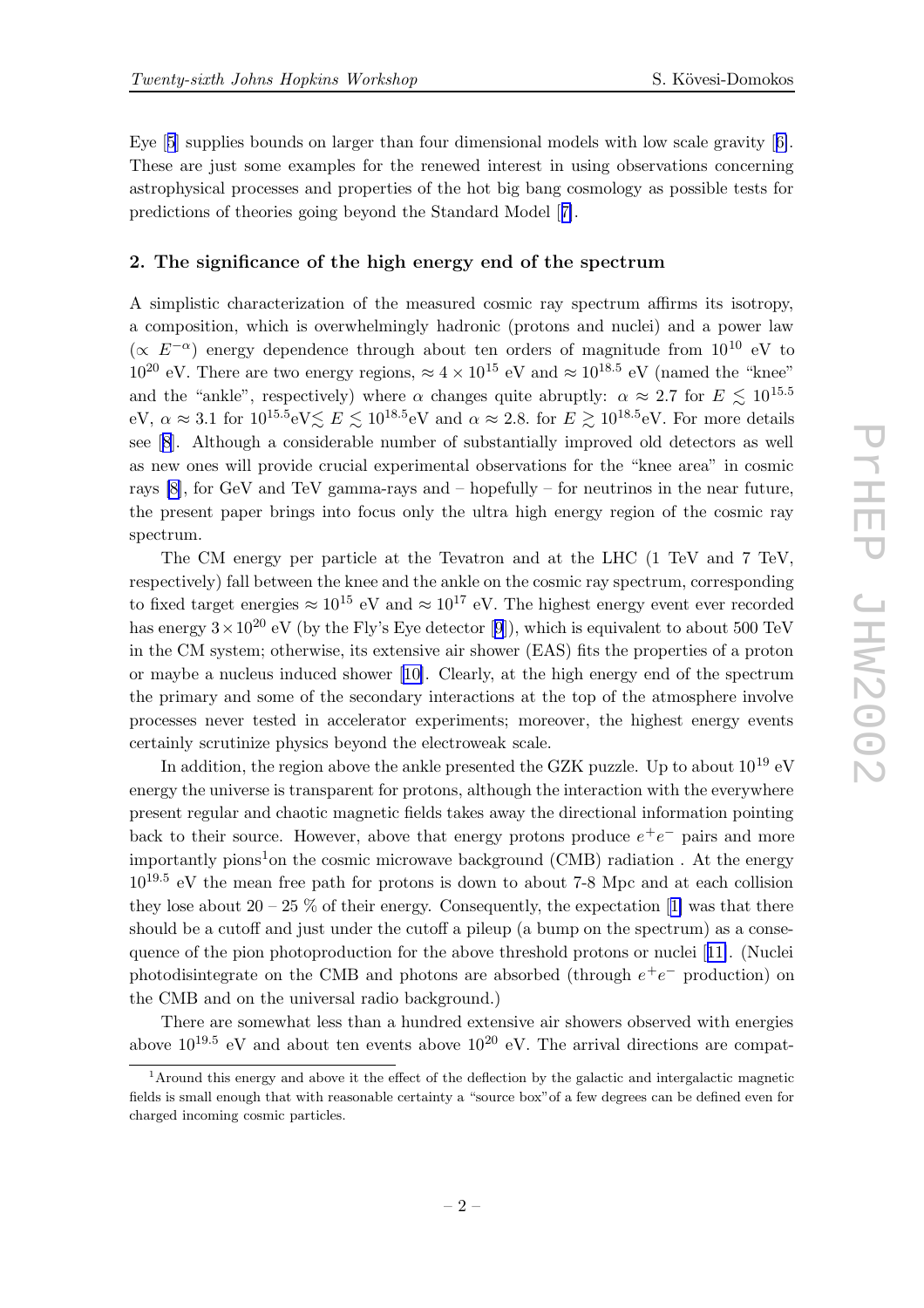ible with an isotropic distribution of sources. Wherever determination was possible, the properties of the primary particles starting the EAS were consistent with being hadrons.

There is considerable disagreement on the errors of EAS energy estimates, on the finer features of the spectrum, and on the statistical significance of the data among the collaborations [[15,](#page-7-0) [16](#page-7-0), [17](#page-7-0), [9,](#page-7-0) [4\]](#page-7-0), which provided the observations. The recent analysis of the data already on file, the improvement of statistics by the continued operation of AGASA and HiRes, and by the future observations of new detectors (under construction like the Pierre Auger Observatory [[18\]](#page-7-0), and the planned Owl/Airwatch [[19\]](#page-7-0)) the reliability of the observational data will substantially improve in the next couple of years.

The propagation of nucleons, nuclei and gamma rays was studied in detail [[12\]](#page-7-0) with the conclusion that their sources cannot be very distant (at most  $\approx 50 - 70$  Mpc away)<sup>2</sup>. There are only a few astrophysical sources, which can possibly accelerate particles to these extreme energies  $(e.g. \text{ AGN-s}, \text{radio galaxies})$ . Since few of these objects are in the "GZK sphere" and the requirement of isotropy of the incoming extreme energy cosmic rays (EECR) also presents a severe restriction on their origin, the community started looking for new explanations for the higher than expected number of particles at the very end of the spectrum.

#### 3. GZK evading messengers

There are two large classes of models which can provide interpretation for the data, top  $down$  and  $bottom$  up models<sup>3</sup>.

Top down models [[20,](#page-7-0) [21](#page-7-0)] all use physics beyond the Standard Model. Topological defects and long lived relic particles could be produced everywhere during phase transitions experienced by the Universe after the Big Bang. Through their collapse/decay they produce the small number of EECR (protons) and dominantly photons and neutrinos.Their major advantage is that they avoid the problems of long range propagation in the background photon "gas", as well as the difficulties of accelerating particles to extreme energies. The art in the construction of these models is to make the required flux of EECR without creating too large a contribution to the diffuse gamma ray background bounded by the results of the EGRET detector [[3](#page-7-0)]. Horizontal EAS (zenith angle larger than 60◦ ) give limits for the neutrino flux.

*Bottom up* scenarios all face the acceleration problem. However, if – as a first step – one can assume that the sources can be outside of the GZK sphere  $(R_{GZK} \approx$  couple of tens Mpc), then the number of sites able to produce EECR increases considerably. Among Standard Model particles only the neutrino can handle cosmic distances without dramatic absorption<sup>4</sup>. Both the Z-burst model and models inspired by string theory of  $d > 4$  use EECR neutrinos to increase the pool of sources.

<sup>&</sup>lt;sup>2</sup>If the effect of the random extragalactic magnetic fields are taken into account, in addition to the energy loss processes, the average GZK distance of a proton further decreases [[13\]](#page-7-0) [[14](#page-7-0)].

<sup>&</sup>lt;sup>3</sup>For completeness, we must add the possibility of Lorentz symmetry violation, which could eliminate the GZK cutoff completely [[20](#page-7-0), [21](#page-7-0)].

<sup>&</sup>lt;sup>4</sup>In principle, some supersymmetric particles can have their GZK cutoff at higher energies than the nucleons. However, LEP2 already excluded light superpartners. [[20](#page-7-0), [21\]](#page-7-0)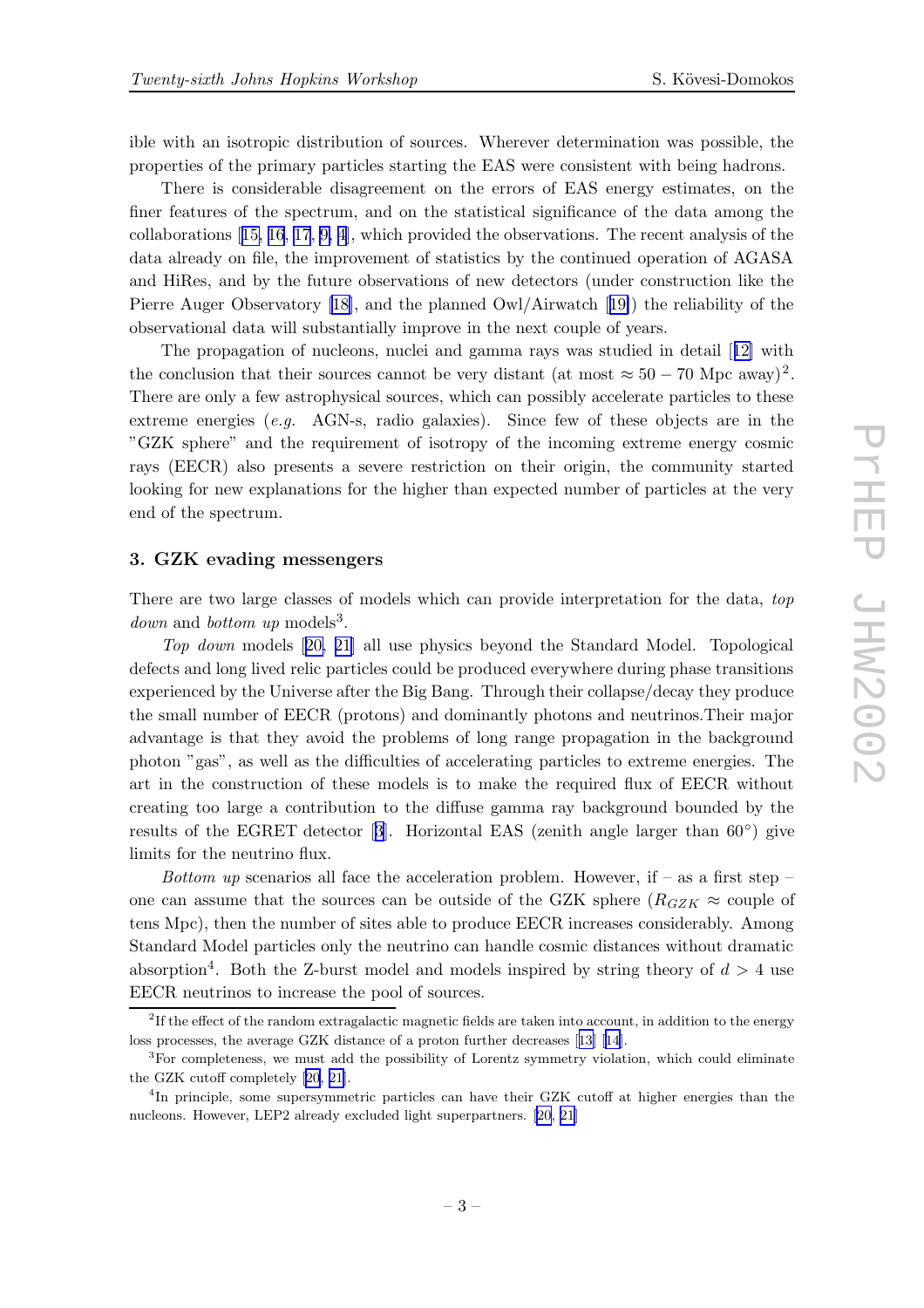The "Z-burst" models [[22\]](#page-7-0) need no particle physics beyond the Standard Model (apart from non-zero neutrino masses) and assume standard hot Big Bang cosmology. They assert that extreme energy neutrinos  $(E = M_Z^2/2m_\nu)$  forming Z bosons resonantly with antineutrinos of the neutrino halo around our galaxy (or supergalaxy) could produce enough protons well inside the GZK radius to account for the EECR. The difficulties with this model were pointed out in ref. [[12](#page-7-0), [14](#page-7-0)]. Basically, the necessary requirements on the high energy neutrino flux and/or on the density of halo neutrinos make the scenario (nearly) incompatible with other astrophysical observations.

## 4. String inspired models

In all string inspired models the neutrino nucleon cross section is above the Standard Model value at very high energies. Internal consistency of string theories requires that strings live in a multidimensional space (typically,  $d=10$  for superstrings). It has been realized a few years ago that the connection between the string scale and the Planck scale is less rigid than hitherto believed [[23\]](#page-7-0).

In some models with large compactified extra dimensions, (or with a four-dimensional brane world) together with TeV scale quantum gravity [[24\]](#page-8-0) EECR neutrinos interact gravitationally with the nucleons in the atmosphere; as a matter of fact, that becomes the dominant interaction [[25\]](#page-8-0). Unfortunately, the gravitational interaction does not give rise to a sufficiently rapidly growing cross section [[26\]](#page-8-0). As a consequence, observational bounds on deep (nearly horizontal) showers are violated and it is not possible to reach cross sections comparable to hadronic ones around the GZK cutoff. The production of "mini black holes" has been also studied [[26,](#page-8-0) [27](#page-8-0)]. Presently, it is unclear whether the upper bounds on deep showers are compatible with these theories.

At present, there is no internally consistent, phenomenologically viable string model known, in which even the basic features of the dynamics – including a mechanism of compactification – would be satisfactorily understood. Nevertheless, various string models have so many attractive properties that one is tempted to abstract their robust features and see whether some reasonable conjectures can be made once CMS energies of the colliding particles reach the string scale [[14,](#page-7-0) [28\]](#page-8-0). For the sake of argument, let us have a string scale of the order of 50 - 100 TeV in mind. This can be reached in ultra high energy cosmic ray interactions: for instance, the "gold plated" Fly's Eye event mentioned before has about 500 TeV in the CMS. It was shown by means of an explicit calculation [[29,](#page-8-0) [26\]](#page-8-0) that weakly coupled string models cannot explain the trans-GZK cosmic ray interactions. Since we cannot calculate within the framework of a strongly coupled theory, we use features of current models, which are likely to be present in future, phenomenologically successful theories. The following basic ingredients are used:

- Unitarity of the S-matrix.
- A rapidly rising level density of resonances in dual models.
- Unification of interactions at around the string scale, hereafter denoted by M.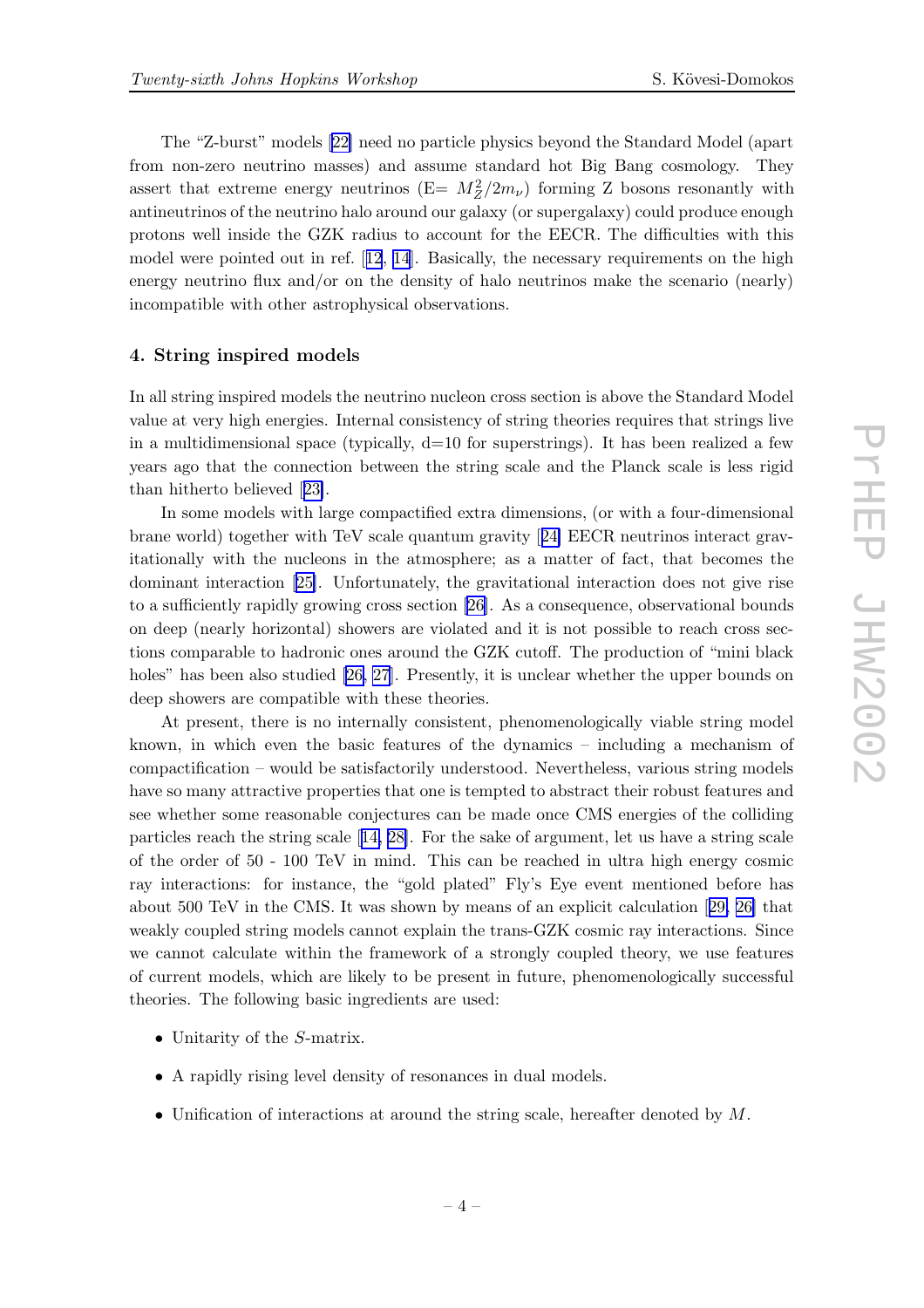<span id="page-4-0"></span>• Duality between resonances in a given channel and Regge exchanges in crossed channels.

Since duality between resonances and Regge poles is exact only in the tree approximation to a string amplitude, it is unclear what the precise form of a generalization to world sheets of higher genus is: probably, resonances of finite width are dual to Regge cuts. Thus, our formulæ are likely to be valid to logarithmic accuracy. Using the optical theorem, the total cross section for the neutrino-parton interaction is<sup>5</sup>:

$$
\hat{\sigma}(\hat{s}) = \frac{8\pi}{\hat{s}} \sum_{j}^{N(\hat{s})} (2j+1) (1 - \eta_j \cos(2\delta_j)), \qquad (4.1)
$$

where, as usual,  $\eta$  and  $\delta$  stand for the elasticity coefficient and phase shift of a given partial wave, respectively. The quantity  $N(\hat{s})$  is the level of the resonance, equal to the maximal angular momentum. For elastic resonances,  $\eta = 1$  and  $\delta \approx \pi/2$  within the width of the resonance. Close to the threshold of the string regime, on resonance the total cross section is just proportional to the number of states at a given level. In any realistic model the resonances have finite widths, thus we average the cross section over an energy interval comparable to the widths of the resonances. In such an approximation, the density of states,  $d(\hat{s})$  can be introduced and N is regarded as a continuous variable, such that  $N \approx \hat{s}/M^6$ . Using this, one gets from eq. (4.1):

$$
\hat{\sigma} \approx \frac{16\pi}{\hat{s}} d\left(\hat{s}\right). \tag{4.2}
$$

As inelastic channels open up, the elasticity coefficients in eq. (4.1) become less than unity and eq. (4.2) is no longer valid. Without any detailed knowledge of the inelastic channels (world sheets of a higher genus in present day string models), we can estimate the behavior of the cross section as  $\hat{s} \to \infty$  only. Duality tells us that the leptoquark excitations should be dual to the exchange of the Z-trajectory in the t-channel. Hence, apart from logarithmic corrections,

$$
\hat{\sigma} \sim \hat{s}^{(\alpha(0)-1)},\tag{4.3}
$$

where  $\alpha(0)$  is the intercept (branch point, respectively) of the Z trajectory. Apart from corrections of the order of  $(M_Z/M)^2$ , one has  $\alpha(0) = 1$ , so that the neutrino-parton cross section tends to a constant. (We verify a posteriori that  $M_Z/M \ll 1$ , so that the power corrections to the cross section are insignificant at all energies of interest.)

The level density is a rapidly rising function of  $\hat{s}$ . It is known that asymptotically it rises as  $\exp(a\sqrt{\hat{s}/M})$ , with a being some constant; see, for instance [[30](#page-8-0)]. However, the rise is more rapid at the beginning of the spectrum. The first few levels of the open superstring can be well interpolated by the function

$$
d(N) \propto \exp 1.24N, \qquad N \approx \hat{s}/M,\tag{4.4}
$$

 $<sup>5</sup>$ All energies are assumed to be large compared to the rest energies of the incoming particles.</sup>

<sup>&</sup>lt;sup>6</sup>In the last formula, the Regge intercept has been neglected. However, we shall see shortly that the excitations begin to contribute significantly to the cross section for  $N \geq 10$  or so; hence this approximation is justified.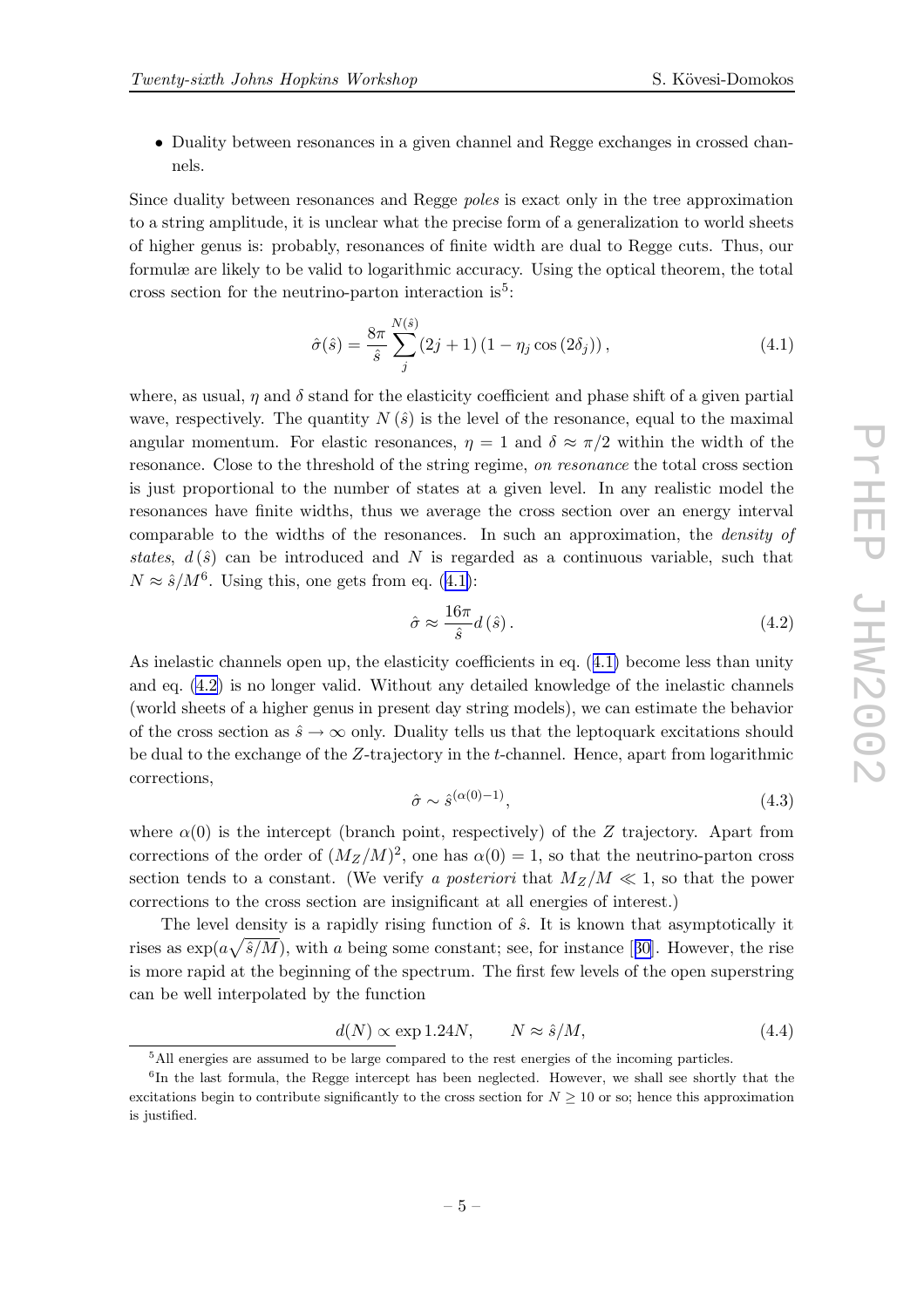<span id="page-5-0"></span>(This approximate formula was calculated from the generating function of the level density, [\[30](#page-8-0)] eq. (4.3.64).) General considerations on a strongly coupled string model take us this far. To connect the low excitation regime, eq ([4.2\)](#page-4-0) and the asymptotic one, eq. ([4.3\)](#page-4-0) we chose an interpolating function guided by merely the requirement of simplicity. We found that after averaging over the parton distribution within the nucleon, the results are insensitive to the detailed form of the  $\nu$ -quark cross section. For that reason, we chose a simple form satisfying the limits at low and high excitations:

$$
\hat{\sigma} = \Theta\left(\hat{s} - M^2\right) \frac{16\pi}{M^2} \frac{40 \exp 1.24N_0}{1 + \frac{\hat{s}}{M^2} \exp 1.24\left(N_0 - \hat{s}/M^2\right)}\tag{4.5}
$$

In eq. (4.5), M is the string scale and  $N_0$  is a parameter measuring the onset of the "new physics". In fact, one can convert that dimensionless parameter into an energy scale. Using our previous relations, one can write  $N_0 \approx \hat{s}_0/M$ , or in terms of a laboratory energy of the incoming neutrino,  $N_0 \approx 2m\hat{E_0}/M$ , m being the mass of the nucleon. In all these equations, the "hat" over the energies involved serves as a reminder that the quantities have to be integrated over the parton distribution. As usual, the conversion is carried out by means of substitutions such as  $\hat{s} = xs, x$  being the momentum fraction of a parton within the nucleon. The step function is inserted because the cross section of the "new physics" vanishes at CM energies below the mass of the first resonance. The parton distributions have been taken from CTEQ6 [[31\]](#page-8-0). The dominant contribution comes from valence quarks; gluons do not contribute, since no presently known unification scheme contains "leptogluons". Finally, the contribution of the sea is negligibly small, since the latter is concentrated around  $x = 0$ .

It is impossible to precisely determine the two parameters,  $M$  and  $N_0$  entering eq. (4.5). Nevertheless, the parameters can be bounded by the trans-GZK data. As it was mentioned before

- no deep showers have been observed by AGASA and Fly's Eye,
- the trans-GZK showers appear to be "hadron-like", i.e. they originate high in the atmosphere and appear to exhibit a development resembling proton induced showers.

These constraints were analysed [[32](#page-8-0)]. The absence of deep showers excludes a region of the neutrino cross section, approximately, 0.02 mb  $\leq \sigma \leq 1$  mb. The cross section has to grow fast to roughly hadronic size around the "ankle" in the cosmic ray spectrum, approximately at  $5 \times 10^{19}$  eV and stay of this size or grow slightly. Unless these conditions are satisfied, the neutrino model of trans-GZK cosmic rays fails. A search of the parameter space yields  $E_0 \approx 5 \times 10^{10}$  GeV and  $M \approx 80$  TeV. With these values of M and  $N_0$  the cross section is rising sufficiently rapidly to satisfy the deep shower bound and at the same time, it is sufficiently large in the trans-GZK energy region. These values of  $E_0$  and M give  $N_0 \approx 15.6$  confirming the intuitive expectation. The neutrino-nucleon cross section is shown in Fig.  $(1)$  $(1)$ .

Due to the exponential dependence of eq. (4.5) on the parameters, one cannot vary their values over a broad range without getting a contradiction either with the bound on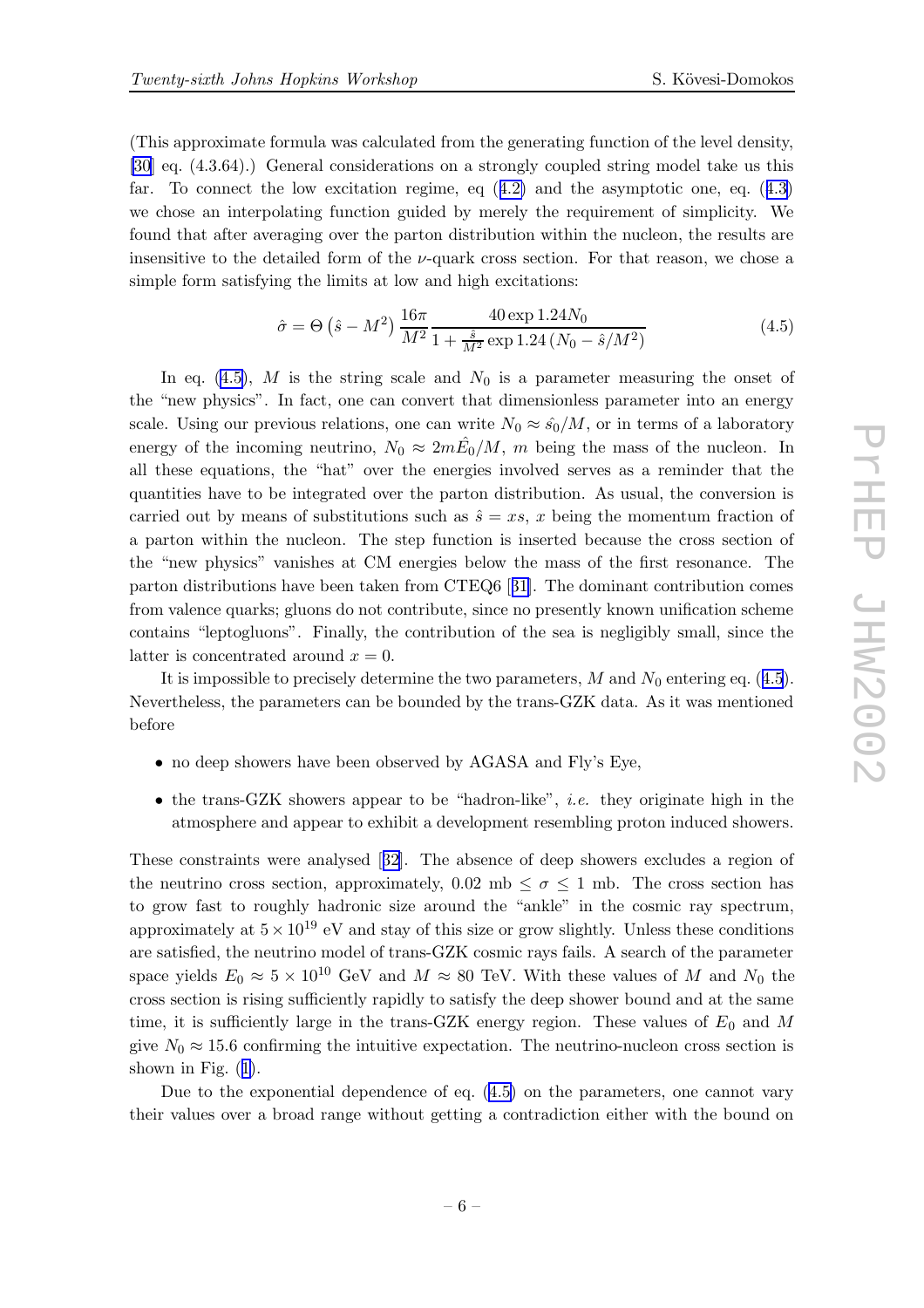<span id="page-6-0"></span>

**Figure 1:** The  $\nu$ -nucleon cross section calculated from eq.  $(4.5)$  $(4.5)$  $(4.5)$  and the CTEQ6 parton distribution.  $E_0 = 5 \times 10^{19} \text{eV}, M = 80 \text{TeV}.$ 

deep showers and/or with the required value of the cross section for trans-GZK showers. Neutrino induced showers were simulated using the ALPS (Adaptive Longitudinal Profile Simulation) Monte Carlo package authored by Paul T. Mikulski[[33\]](#page-8-0). Similarly to earlier studies, see,  $e.g.$  [\[34](#page-8-0)] it was assumed that quarks and leptons are created in comparable numbers in an interaction as long as the CM energy of an interaction remains above M. Once the energy drops below  $M$ , the usual Standard Model cross sections govern the further development of the shower. A qualitative consequence of this feature is that, statistically, neutrino induced showers exhibit larger fluctuations than proton induced ones, see [[34\]](#page-8-0)<sup>7</sup>. In addition, once the cross section becomes larger than about 15-20 mb, the shower starts high in the atmosphere. Hence, on an event by event basis, such showers are virtually indistinguishable from hadron induced showers

## 5. Conclusions

The trans-GZK energy region presents a unique opportunity to get hints on the qualitative features of theories going beyond the Standard Model. In astrophysics, these extensive air showers may bring information either about cosmologically early times or about the most violent regions in the Universe. To be able to distinguish among these numerous imaginative scenarios, the collection of high statistics data is necessary. In the near future this will become possible with the continued operation and improvements of AGASA and HiRes and with the start of the hybrid (grand array and air fluorescence) megadetactor, the Pierre Auger Observatory.

## 6. Acknowledgement

We thank Professors K. Meier and O. Nachtmann for the organization and running of a

 $7$ This is a consequence of the fact that, once in the standard model regime, leptonic interactions have a lower average multiplicity than hadronic ones.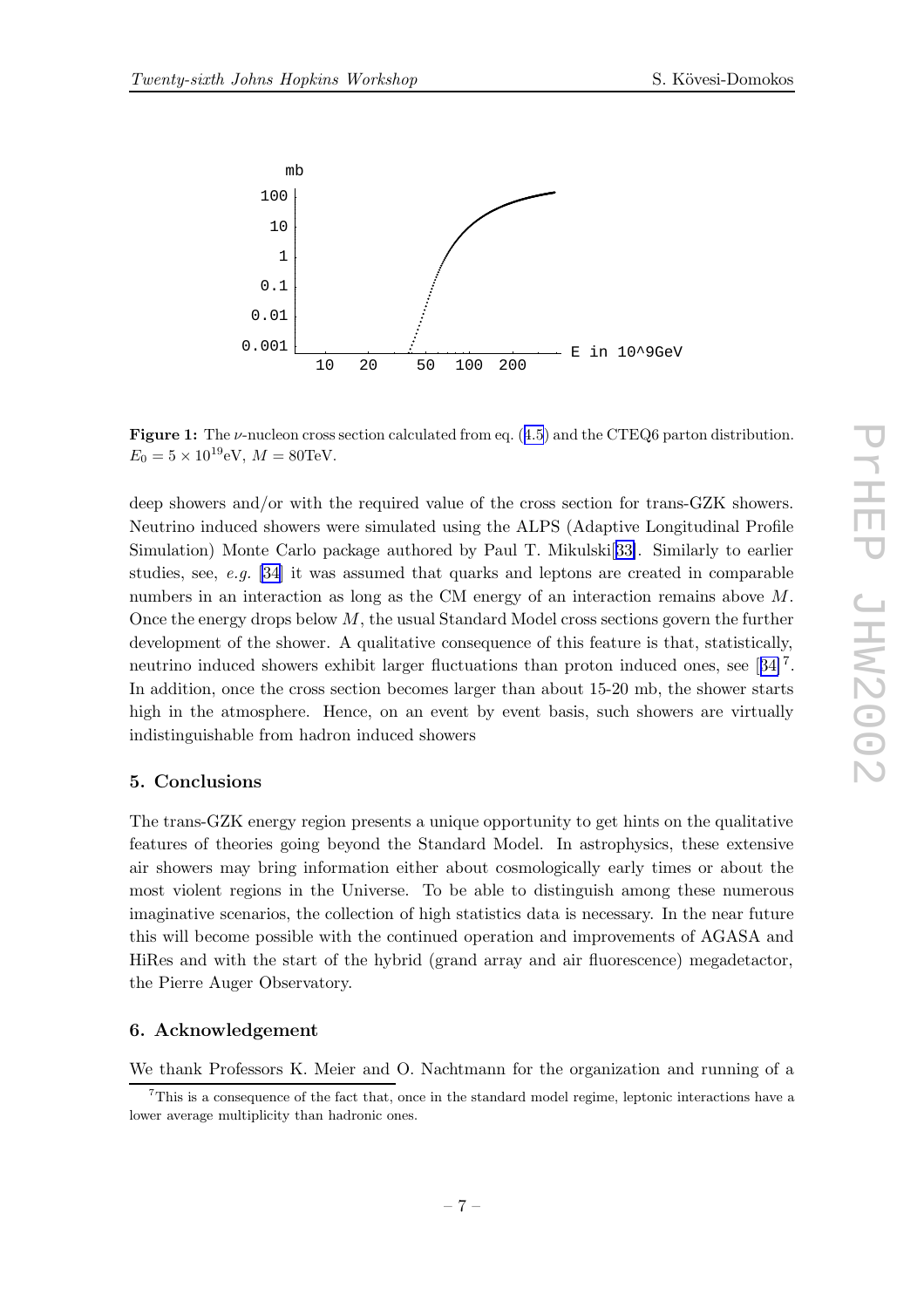<span id="page-7-0"></span>very stimulating and inspiring Workshop.

#### References

- [1] K. Greisen, Phys. Rev. Lett. 16,748 (1966); G.T. Zatsepin, and V.A. Kuzmin, Pisma Zh. Eksp. Theor. Fiz. 61 1028 (1966).
- [2] V.F. Hess,  $Phys. Z. 13$ , 1084 (1912); W. Kohlhörster,  $Phys. Z. 14$ , 1153 (1913).
- [3] P. Sreekumar, et al., Astrophys. J. 494, 523 (1990).
- [4] AGASA Collaboration, H. Ohoka, S. Yoshida, and M. Takeda, Nucl. Instrum. Methods Phys. Res. A385, 268 (1997) and references quoted there.
- [5] HIRES Collaboration, D.J. Bird et al., Astrophys. J. 424, 491 (1994).
- [6] L.A. Anchordoqui, J.L. Feng, H. Goldberg, and A.D. Shapere, Phys.Rev. D 65, 124027 (2002); ibid. 66, 103002 (2002).
- [7] G.G. Raffelt, Ann. Rev. Nucl. Part. Sci. 49, 163 (1999).
- [8] H. Rebel, these Proceedings.
- [9] D.J. Bird, et al., Phys. Rev. Lett. 71, 3401 (1993.)
- [10] F. Halzen, R.A. Vazquez, T. Stanev, and H.P. Vankov, Astropart. Phys. 3, 151 (1995).
- [11] C.T. Hill, D.N. Schramm, *Phys. Rev.* **D31**, 564 (1983).
- [12] G. Sigl, in Physics and Astrophysics of Ultra-High-Energy Cosmic Rays, eds. M. Lemoine and G. Sigl (Springer, 2002).
- [13] T. Stanev, et al. Phys. Rev. **D62**, 093005 (2000).
- [14] G. Domokos, and S. Kövesi-Domokos, hep-ph/0107095 expanded version of a talk given at IECHEP2001, Budapest.
- [15] Volcano Ranch: J. Linsley, *Phys. Rev. Lett.* **10**, 146 (1963); M.T. Dova, et al. astro-ph/0210464.
- [16] Haverah Park: M. Ave, et al.  $\textbf{astro-ph}/0112253$
- [17] Yakutsk: N.N. Efimov et al., in Astrophysical Aspects of the Most Energetic Cosmic Rays, eds. M.Nagano and F.Takahara (World Scientific, 1991).
- [18] Pierre Auger Collaboration, Nucl. Phys. Proc. Suppl. 110, 487 (2002)
- [19] J.F.Krizmanic et al., (OWL/AirWatch Collaboration), in Proceedings of the 26th International Cosmic Ray Conference, Salt Lake City 1999, Vol.2, 388-391.
- [20] P. Bhattacharjee and G. Sigl in Physics and Astrophysics of Ultra-High-Energy Cosmic Rays, eds. M. Lemoine and G. Sigl (Springer, 2002).
- [21] P. Bhattacharjee, and G. Sigl, Phys.Rep. 327, 109 (2000) and references quoted there.
- [22] T.J. Weiler, Astropart. Phys. 11, 303 (1999); D. Fargion, B. Mele, A. Salis, Astrophys. J. 517, 725 (1999); Z. Fodor in these Proceedings.
- [23] E. Witten, Nucl. Phys. B471, 135 (1996); J. Lykken, Phys. Rev. D54, 3693 (1996); I. Antoniadis, S. Dimopoulos, and G. Dvali, Nucl. Phys. B516, 55 (1997).